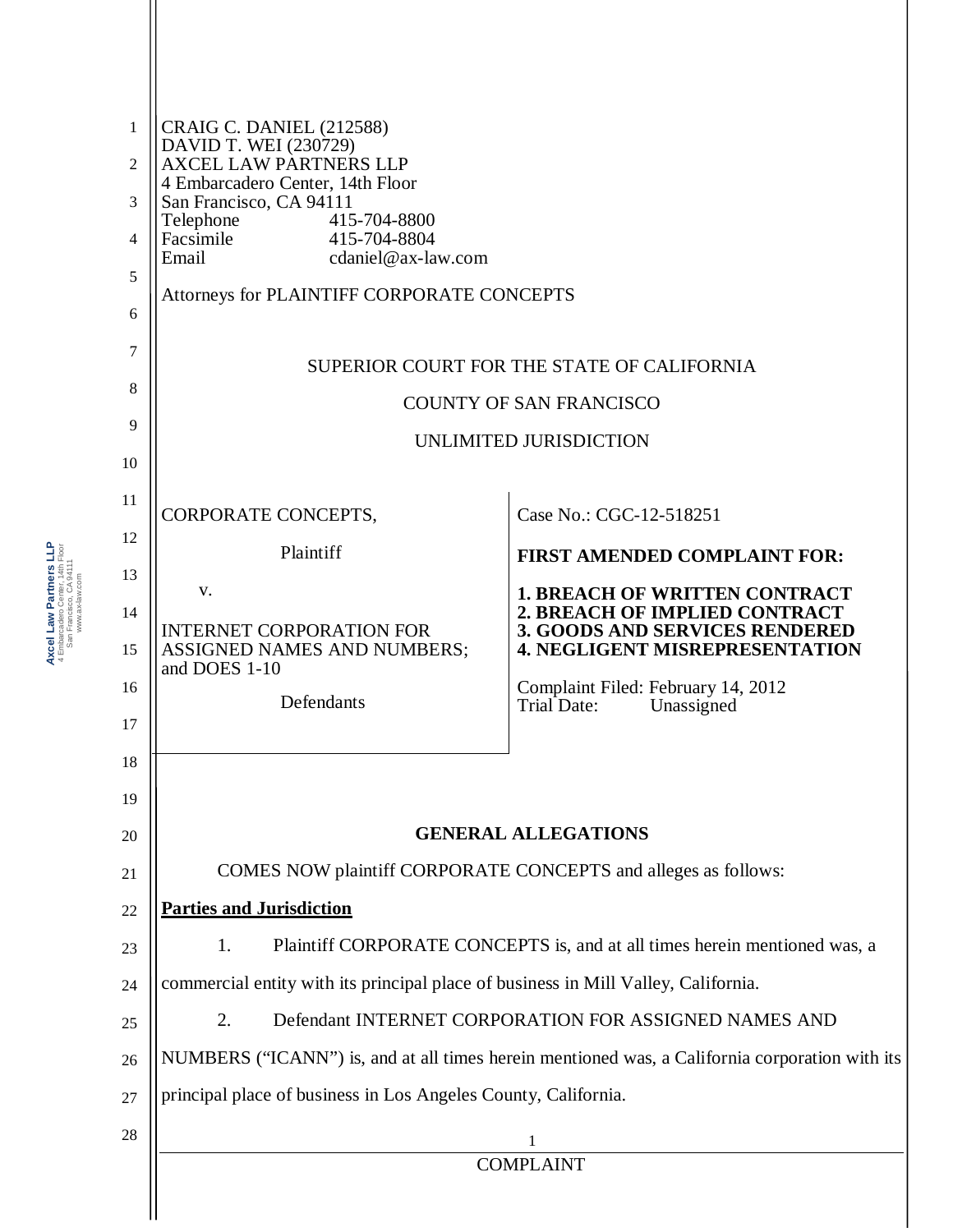- $3.$ The contract alleged in this Complaint was to be performed wholly in San  $\mathbf{I}$ Francisco County, California.  $\overline{2}$
- $\overline{4}$ . The amount at issue in this Complaint exceeds the jurisdictional minimum of this  $\overline{\mathbf{3}}$ Court.  $\overline{\mathbf{A}}$

5. The true names or capacities, whether individual, corporate, associate or otherwise, 5 of defendants DOE 1 to DOE 20, inclusive, are unknown to Plaintiff, who therefore sues said 6 defendants by such fictitious names, and Plaintiff prays leave of Court to amend this complaint to  $\overline{7}$ insert their true names and capacities when the same are ascertained. Plaintiff is informed and  $\overline{8}$ believes, and thereon alleges, that each of the defendants designated herein as a DOE is legally  $\ddot{\mathbf{Q}}$ responsible in some manner for the events and happenings referred to herein.  $10$ 

# **Background of the Dispute**

6. Plaintiff Corporate Concepts is in the business of planning and executing largescale corporate events. Kelli Tonnesen is Corporate Concepts' principal and founder.

 $7.$ Defendant ICANN is an international corporation that assigns Internet addresses.  $14$ On information and belief, ICANN relies on local affiliated organizations called Internet Societies 15 ("ISOCs") to support ICANN's efforts by, among other things, acting as ICANN's agent to plan 16 and organizing local events. The San Francisco Bay Internet Society ("SFBayISOC") is one such  $17$ affiliate.  $18$ 

8. On November 21, 2010, Annalisa Roger of SFBayISOC contacted Ms. Tonnesen of  $19$ Corporate Concepts, identifying herself as an agent of ICANN and Vice Chair of its local chapter 20 SFBayISOC. Ms. Roger told Ms. Tonnesen ICANN had designated her to plan a gala event in  $21$ connection with its annual conference, to be held in San Francisco from March 12-17, 2011. The 22 gala was scheduled for March 16, 2011. 23

9. At Ms. Roger's request, Corporate Concepts designed, researched, and proposed  $24$ three potential venues for the gala—The Academy of Sciences in Golden Gate Park, Union 25 Square, and Treasure Island—and submitted three estimated budgets. Each budget contained a 26

**Axcel** Law Partners LLP mbarcade 4th Finn umu com

 $11$ 

 $12$ 

 $13$ 

27

28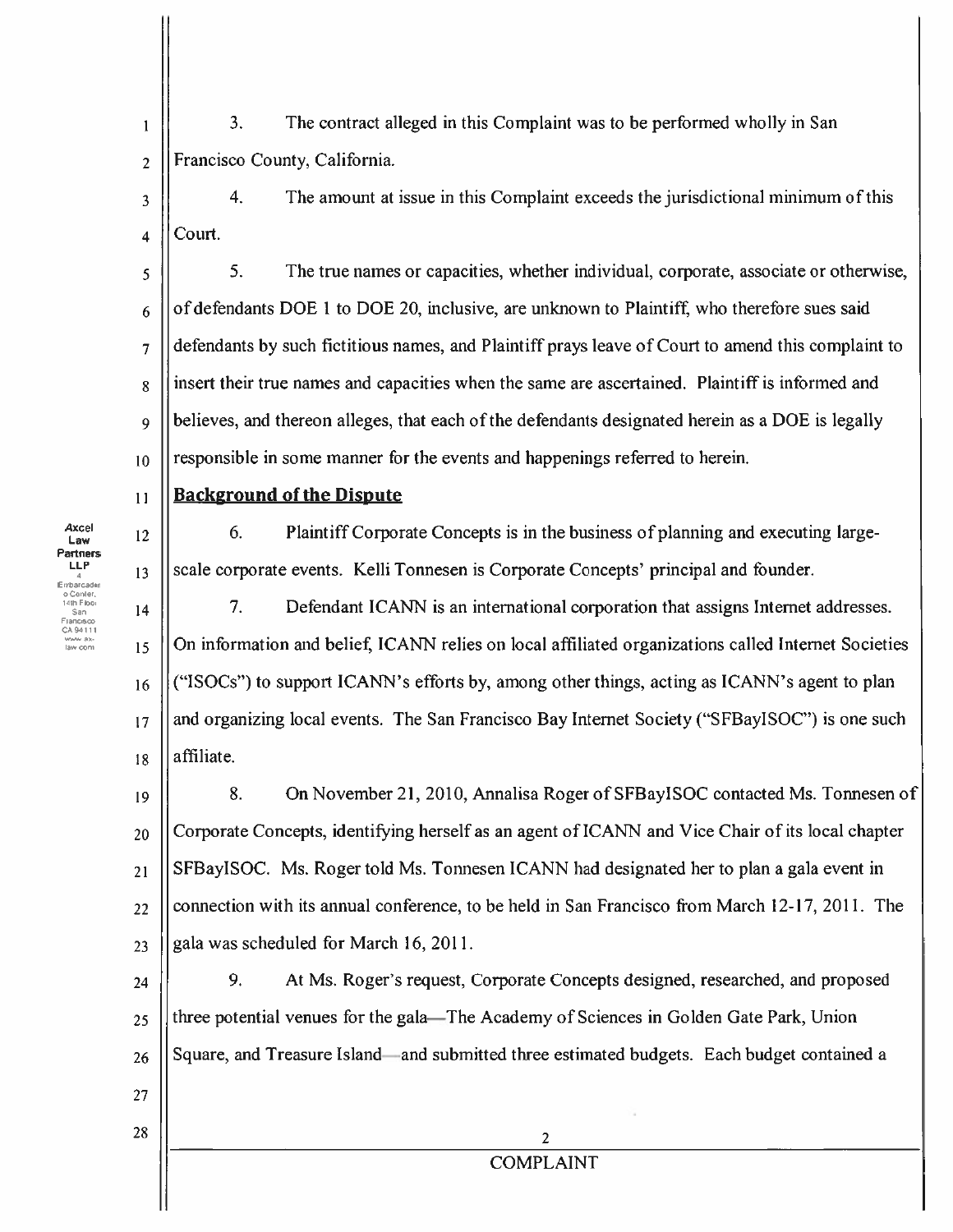the choice of venue to be decided. As of December 4, therefore, ICANN and Corporate Concepts 6 had a contract. A true and correct copy of the December 4, 2010 email is attached hereto as  $\overline{7}$ Exhihit A.  $\overline{\mathbf{g}}$  $11<sub>1</sub>$ Four days later, Ms. Roger confirmed Corporate Concepts' status as "our event"  $\ddot{\mathbf{Q}}$ planner" in an email that was copied to ICANN.  $10<sup>10</sup>$ 12. With an agreement in place, Ms. Tonnesen blocked out the months of January  $11$ through March to devote to the ICANN project. From that point forward, planning the gala was  $12<sup>2</sup>$ Ms. Tonnesen's full-time job.  $13$  $13.$ Industry standard lead time for securing a venue and planning an event of this  $14$ magnitude would be approximately twelve to eighteen months prior to event. With only 90 days' 15 lead time, the ICANN gala required an extremely tight time schedule. Ms. Tonnesen forewent all 16 Corporate Concepts business generation activities, including attendance at industry functions over  $17$ the lucrative holiday period, to devote her time to ICANN 18  $14.$ Between December 8 and 15, ICANN selected the Academy of Sciences as its 19 venue, and at ICANN's request, Ms. Tonnesen undertook substantial efforts to creatively design 20 and customize the event to ICANN specifications, and to secure bids for catering, equipment,  $21$ transportation, entertainment, décor, florals, staging, audio visual, signage, staffing and other 22 elements of the event.  $23$ 15. On December 15, 2010, Corporate Concepts submitted a detailed initial budget. 24 The December 15 budget contained a line item for "Corporate Concepts Management Fee" of 25 \$40,000.00, which was consistent with the proposal ICANN accepted on December 4. 26 27 28 3 **COMPLAINT** 

selected venue at the Academy of Sciences was \$40,000.00.  $\overline{2}$ On December 4, 2010, Ms. Roger accepted Corporate Concepts' bid on behalf of 10.  $\overline{3}$ ICANN by email. Ms. Roger stated that she had "just finished a meeting with ICANN" in which  $\overline{\mathbf{4}}$ 

line item for Corporate Concepts' non-refundable management fee. The management fee for the

ICANN and Ms. Roger had agreed to hire Corporate Concepts and to pay its management fee, with  $\overline{5}$ 

Law **Partners** LLP Embarcader  $14$ lh Floo law com

 $\mathbf{1}$ 

Axcel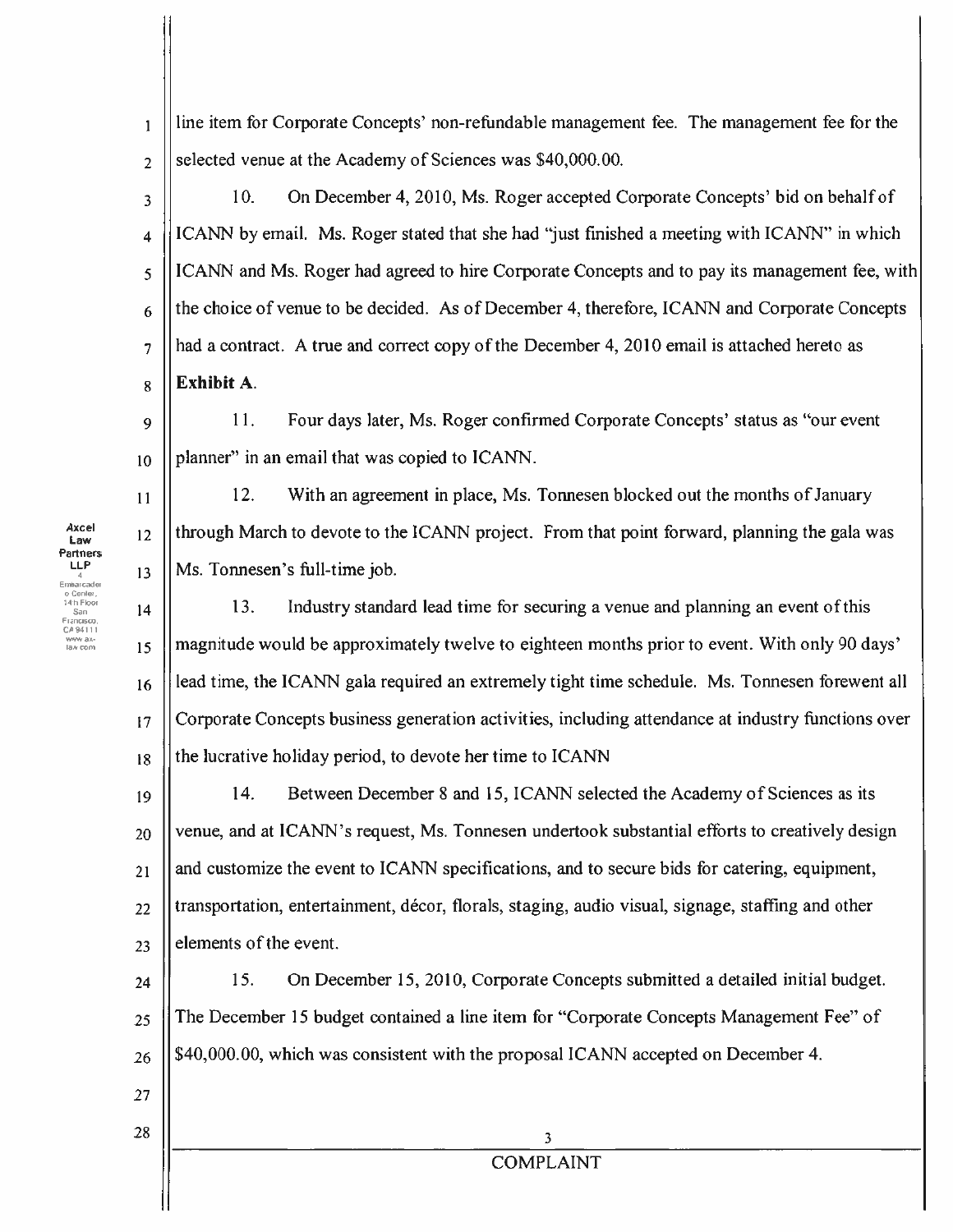16. On January 5, 2011, after considerable preparation, Ms. Tonnesen led Ms. Roger on  $\mathbf{I}$ a site visit of the museum, introducing Ms. Roger to the facility and the caterers, and giving her a  $\overline{2}$ timeline of the event.  $\overline{3}$ 

17. On January 6, Ms. Tonnesen summarized the terms to which ICANN had agreed,  $\overline{\mathbf{4}}$ and under which she had been operating, in a formal Letter of Agreement, which incorporated the 5 December 15 budget and an initial invoice. The Letter of Agreement clearly stated the terms on 6 which Corporate Concepts would handle the event: among other things, ICANN would pay  $\overline{7}$ Corporate Concepts a non-refundable management fee of \$40,000.00. The initial invoice included 8 the management fee (labeled as a "non-refundable good faith deposit") and additional amounts to  $\bf{Q}$ secure the venue and other third-party services. A true and correct copy of the Letter of  $10<sup>10</sup>$ Agreement is attached hereto as Exhibit B.  $11$ 

18. At Ms. Roger's request, Ms. Tonnesen forwarded the invoice to ICANN on January  $12$ 11, 2011. In her email, copied to three individuals at ICANN as well as to Ms. Roger, Ms. Tonnesen referenced the "many hours of planning and creative development" she had spent preparing for the event. The invoice itself references the "Letter of Agreement, dated January 6,  $2011."$ 16

| Thus, as of January 11, 2011, ICANN was on notice that |                                                                   |  |
|--------------------------------------------------------|-------------------------------------------------------------------|--|
|                                                        | Ms. Roger, expressly acting as ICANN's agent, had hired Corporate |  |

at ICANN's request; and

Concepts to plan and execute the gala;  $(2)$ Starting in November 2010, Ms. Tonnesen had blocked out time and expended numerous hours in collaboration with Ms. Roger to plan the gala

# Should ICANN cancel the event or terminate the contract, Corporate  $(3)$ Concepts would retain a nonrefundable management fee for its services.

20. With tight deadlines and an enormous amount of work ahead, Ms. Tonnesen pushed forward with her efforts to plan the gala on ICANN's behalf until, on February 4, ICANN

**COMPLAINT** 

Axcel Law Partners LLP mbarcade ancisco

 $13$ 

 $14$ 

15

17

18

19

20

21

22

23

24

25

26

27

28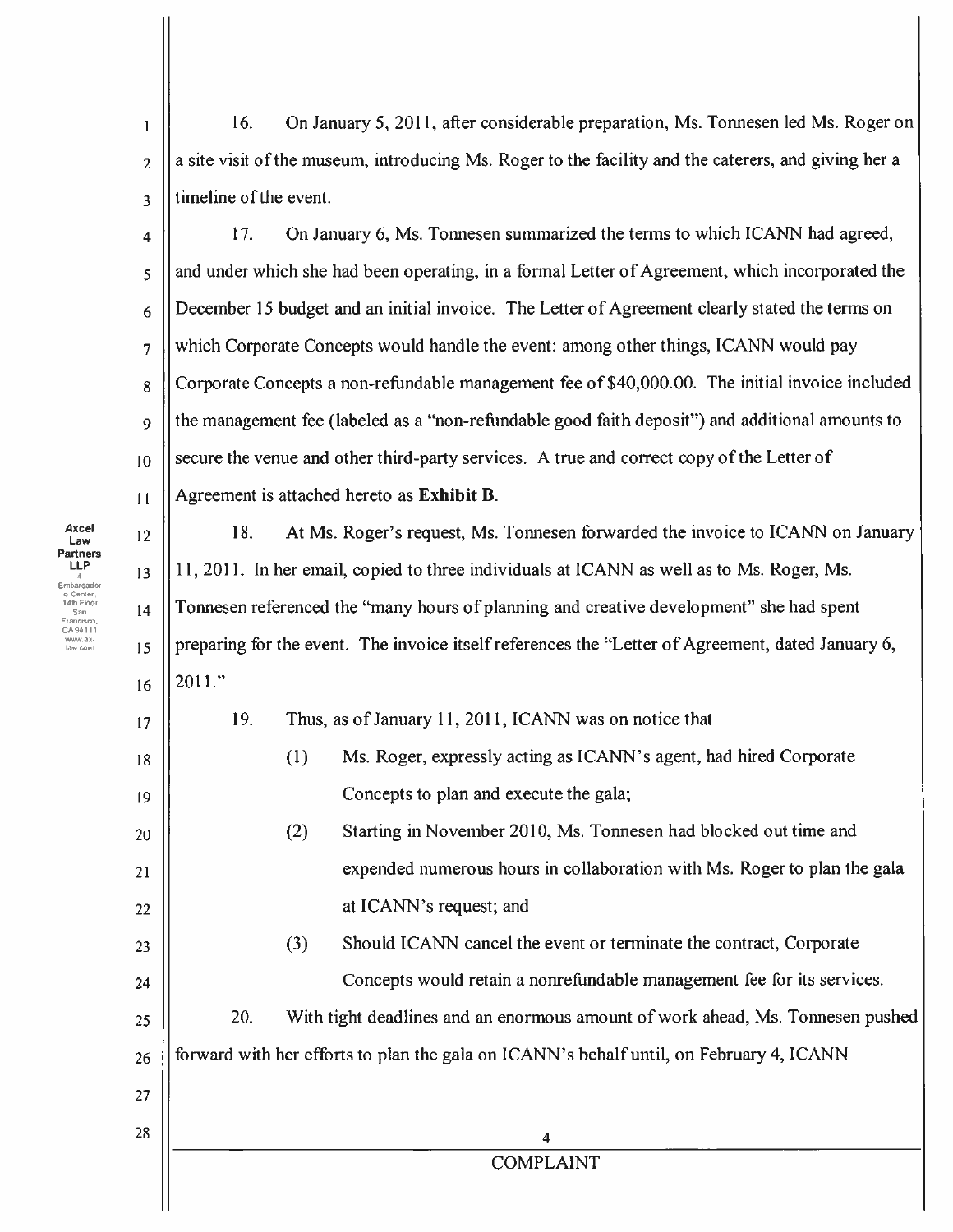| 1              | informed her that it had engaged a competitor to plan the gala and that Plaintiff's services were no  |  |  |
|----------------|-------------------------------------------------------------------------------------------------------|--|--|
| $\overline{2}$ | longer required.                                                                                      |  |  |
| 3              | As of the date of this filing, ICANN has refused to compensate Plaintiff for its<br>21.               |  |  |
| 4              | services, and has refused to pay the non-refundable management fee required under the contract.       |  |  |
| 5<br>6         | <b>FIRST CAUSE OF ACTION</b><br>(Breach of Written Contract)                                          |  |  |
| 7              | Plaint iff incorporates by reference paragraphs 1 through 21 of this Complaint, as if<br>22.          |  |  |
| 8              | set forth herein.                                                                                     |  |  |
| 9              | At all times described in this Complaint, Annalisa Roger represented to Plaintiff<br>23.              |  |  |
| 10             | that she was an agent of defendant ICANN. Ms. Roger repeatedly held herself out as an agent of        |  |  |
| 11             | ICANN in communications that were directed to and/or copied to ICANN.                                 |  |  |
| 12             | As of December 4, 2010, Plaintiff and Defendant entered into a contract, which was<br>24.             |  |  |
| 13             | reduced to writing in a series of emails and a written contract dated January 6, 2011. The written    |  |  |
| 14             | contract specifies that Plaintiff will perform certain services on behalf of ICANN in preparation for |  |  |
| 15             | ICANN's March 16, 2011 gala in San Francisco. In exchange, ICANN was obligated to pay                 |  |  |
| 16             | Plaintiff a non-refundable "good faith deposit" of \$40,000.00.                                       |  |  |
| 17             | Plaintiff duly and expertly performed the services required of her under the<br>25.                   |  |  |
| 18             | contract. On February 4, 2011, ICANN breached the contract by informing Ms. Tonnesen that             |  |  |
| 19             | Plaintiff's services were no longer desired.                                                          |  |  |
| 20             | As of this date, specific performance of the contract is no longer possible.<br>26.                   |  |  |
| 21             | ICANN has refused to pay Plaintiff the \$40,000.00 management fee to which it<br>27.                  |  |  |
| 22             | agreed. As a result of ICANN's breaches, Plaintiff forewent alternative employment opportunities      |  |  |
| 23             | and incurred other expenses, in an amount to be proven at trial.                                      |  |  |
| 24             | <b>SECOND CAUSE OF ACTION</b><br>(Breach of Implied Contract)                                         |  |  |
| 25             | 28.<br>Plaint iff incorporates by reference paragraphs 1 through 21 of this Complaint, as if          |  |  |
| 26             | set forth herein.                                                                                     |  |  |
| 27             |                                                                                                       |  |  |
| 28             | 5<br><b>COMPLAINT</b>                                                                                 |  |  |
|                |                                                                                                       |  |  |

Axcel

**Axcel**<br> **Law**<br> **Cartners**<br> **LP**<br>
Embacader<br>
o Center,<br>
Francisco,<br>
Fancesco,<br>
CA 94111<br>
WWW ax.<br>
law com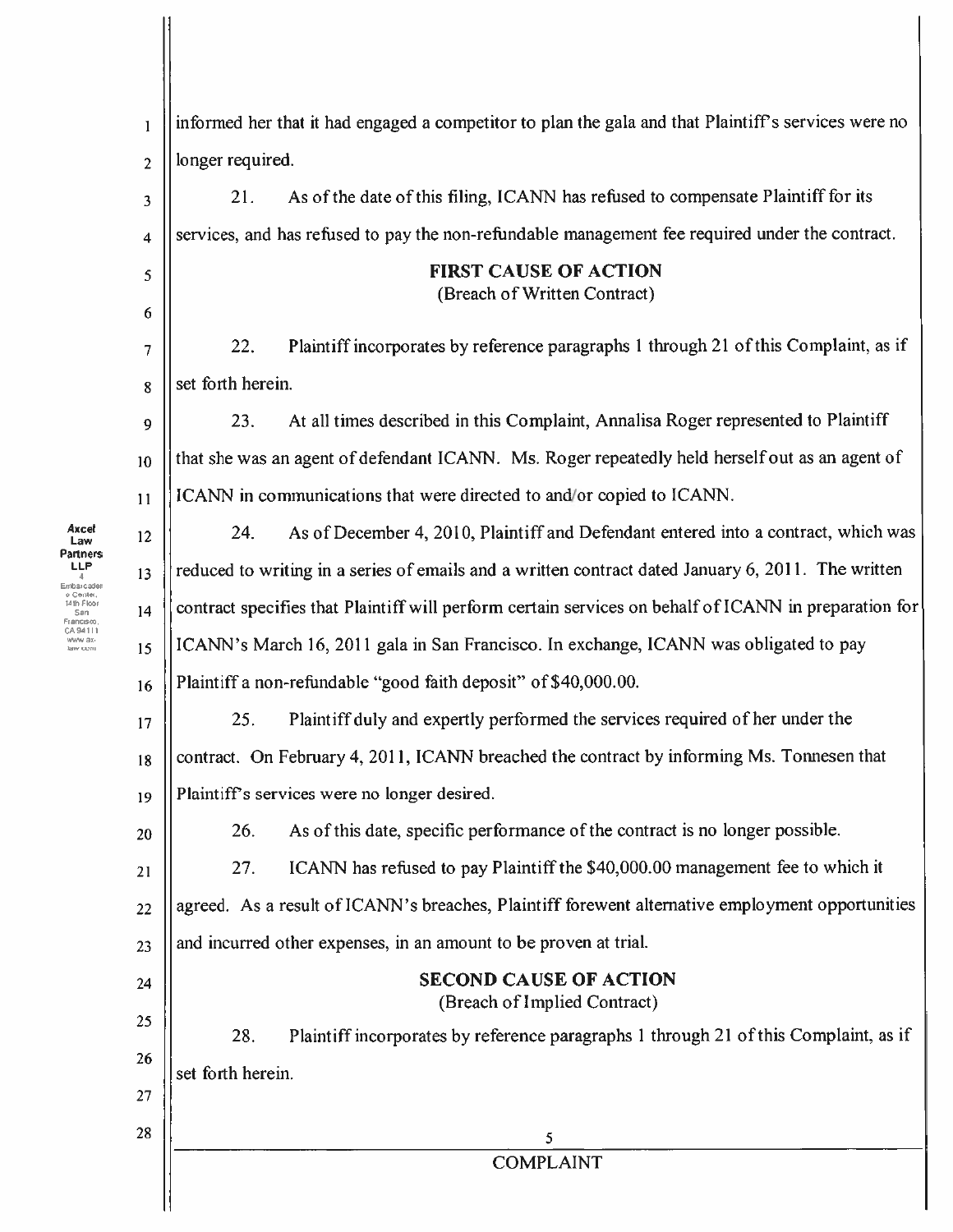| 29.                                                                                             | Pursuant to California Civil Code section 1619 et seq., a contract may be implied by             |
|-------------------------------------------------------------------------------------------------|--------------------------------------------------------------------------------------------------|
|                                                                                                 | the conduct of the parties to it.                                                                |
| 30.                                                                                             | As described above, Beginning on or about November 21, 2010, Defendant,                          |
|                                                                                                 | through its agent Ms. Roger, asked Plaintiff to plan its March 16, 2011 gala in San Francisco.   |
| Over the ensuing weeks, Ms. Roger and Plaintiff discussed the terms pursuant to which Plaintiff |                                                                                                  |
| would perform services to ICANN, and at ICANN's request, Plaintiff in fact performed those      |                                                                                                  |
| services.                                                                                       |                                                                                                  |
| 31.                                                                                             | Each party intended that a contract be formed, and acted as though a contract had                |
|                                                                                                 | been formed. The parties reduced the agreement to writing.                                       |
| 32.                                                                                             | Defendant breached the implied contract between the parties.                                     |
| 33.                                                                                             | ICANN has refused to pay Plaintiff the \$40,000.00 management fee to which it                    |
|                                                                                                 | agreed. As a result of ICANN's breaches, Plaintiff forewent alternative employment opportunities |
| and incurred other expenses, in an amount to be proven at trial.                                |                                                                                                  |
|                                                                                                 | <b>THIRD CAUSE OF ACTION</b><br>(Goods and Services Rendered)                                    |
| 34.                                                                                             | Plaintiff incorporates by reference paragraphs 1 through 21 of this Complaint, as if             |
| set forth herein.                                                                               |                                                                                                  |
| 35.                                                                                             | As described above, Defendant expressly requested, through its agent Ms. Roger,                  |
|                                                                                                 | that Plaintiff render certain services for its benefit.                                          |
| 36.                                                                                             | Plaintiff performed the requested services on Defendant's behalf and to Defendant's              |
| benefit.                                                                                        |                                                                                                  |
| 37.                                                                                             | Defendant has not paid Plaintiff for the value of the services rendered.                         |
| 38.                                                                                             | The negotiated minimum value of the services rendered to Defendant is \$40,000.00.               |
|                                                                                                 | <b>FOURTH CAUSE OF ACTION</b><br>(Negligent Misrepresentation)                                   |
| 39.                                                                                             | Plaintiff incorporates by reference paragraphs 1 through 21 of this Complaint, as if             |
| set forth herein.                                                                               |                                                                                                  |
|                                                                                                 |                                                                                                  |
|                                                                                                 | 6                                                                                                |
|                                                                                                 | <b>COMPLAINT</b>                                                                                 |

 $\begin{array}{c} \textbf{Axcel} \\ \textbf{Law} \\ \textbf{Partners} \\ \textbf{I} \\ \textbf{E} \\ \textbf{f} \\ \textbf{F} \\ \textbf{G} \\ \textbf{G} \\ \textbf{G} \\ \textbf{G} \\ \textbf{G} \\ \textbf{G} \\ \textbf{M} \\ \textbf{H} \\ \textbf{H} \\ \textbf{H} \\ \textbf{W} \\ \textbf{W} \\ \textbf{B} \\ \textbf{W} \\ \textbf{W} \\ \textbf{W} \\ \textbf{W} \\ \textbf{W} \\ \textbf{W} \\ \textbf{W} \\ \textbf{W} \\ \textbf{W} \\ \textbf{W} \\ \$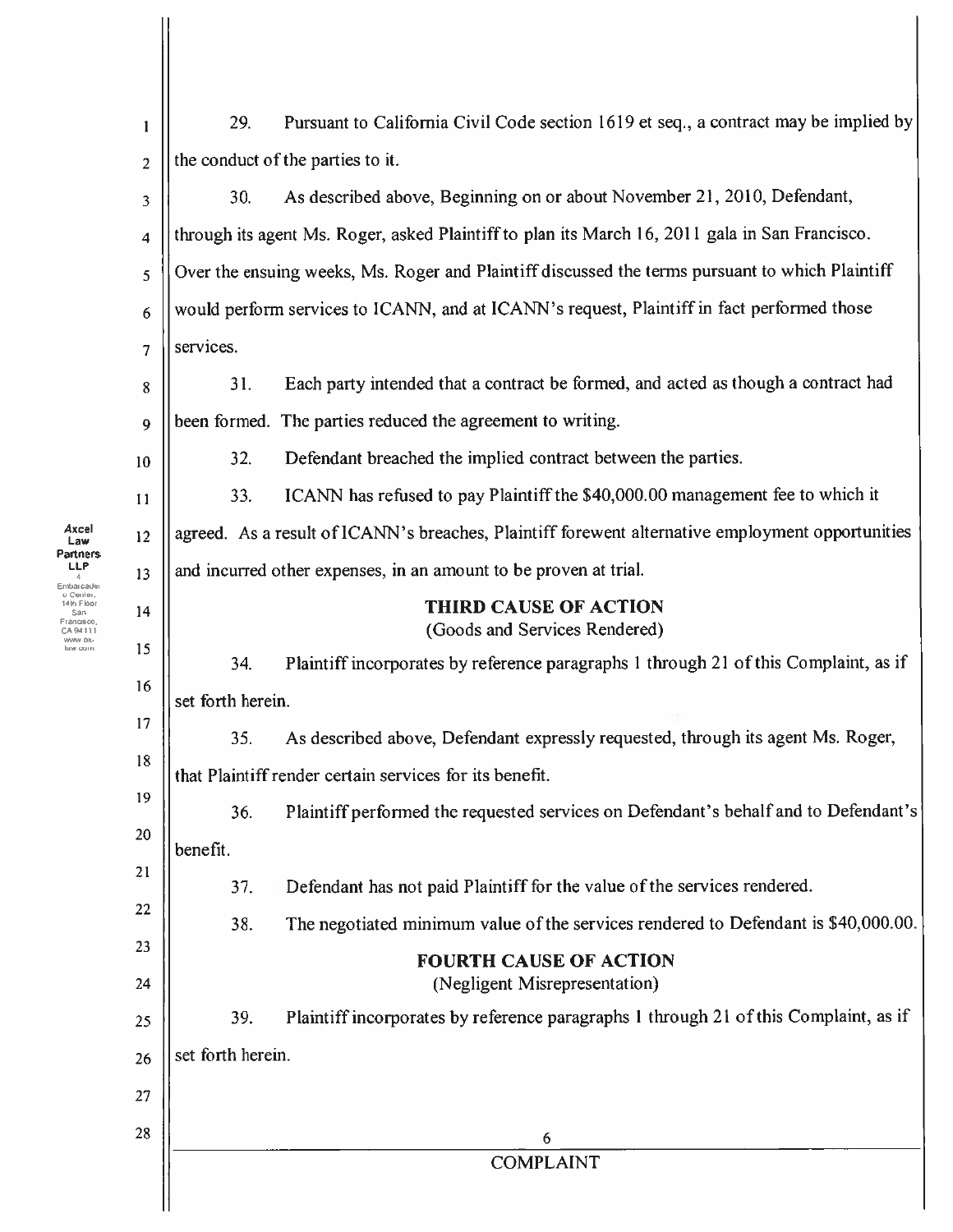| 1                       | 40.                                                                                                   | At all times material hereto, ICANN, directly and indirectly, made knowing and/or                     |
|-------------------------|-------------------------------------------------------------------------------------------------------|-------------------------------------------------------------------------------------------------------|
| $\overline{2}$          |                                                                                                       | reckless false and misleading statements about its intent to hire Plaintiff and pay Plaintiff for its |
| $\overline{\mathbf{3}}$ | work.                                                                                                 |                                                                                                       |
| 4                       | 41.                                                                                                   | ICANN knew that Plaintiff was relying on ICANN's representations and                                  |
| 5                       | performing services on its behalf.                                                                    |                                                                                                       |
| 6                       | 42.                                                                                                   | Reasonably believing ICANN's misrepresentations, Plaintiff expended numerous                          |
| $\overline{7}$          |                                                                                                       | hours planning ICANN's gala event and refrained from pursing other opportunities, to its              |
| 8                       | detriment.                                                                                            |                                                                                                       |
| 9                       | 43.                                                                                                   | As a direct and proximate result of Defendant's misrepresentations and/or                             |
| 10                      |                                                                                                       | omissions, Plaintiff has suffered significant financial loss.                                         |
| 11                      |                                                                                                       | <b>PRAYER</b>                                                                                         |
| 12                      |                                                                                                       | By reason of the foregoing, Plaintiff Corporate Concepts prays for judgment as follows:               |
| 13                      | 1.                                                                                                    | A determination that Defendant ICANN breached its contract with Plaintiff                             |
| 14                      | Corporate Concepts;                                                                                   |                                                                                                       |
| 15                      | 2.                                                                                                    | Damages for breach of contract sufficient to restore to Corporate Concepts the                        |
| 16                      | bargained-for benefits of the contract, in an amount to be determined at trial, but which will be not |                                                                                                       |
| 17                      | less than \$40,000.00;                                                                                |                                                                                                       |
| 18                      | 3.                                                                                                    | Interest to the extent allowed by law; and                                                            |
| 19                      | 4.                                                                                                    | Such other and further relief as this court deems just and equitable.                                 |
| 20                      |                                                                                                       |                                                                                                       |
| 21                      | Dated: April 4, 2012                                                                                  | <b>AXCEL LAW PARTNERS LLP</b>                                                                         |
| 22                      |                                                                                                       |                                                                                                       |
| 23                      |                                                                                                       | Craig C. Daniel                                                                                       |
| 24                      |                                                                                                       | Attorneys for Plaintiff CORPORATE<br><b>CONCEPTS</b>                                                  |
| 25                      |                                                                                                       |                                                                                                       |
| 26                      |                                                                                                       |                                                                                                       |
| 27                      |                                                                                                       |                                                                                                       |
| 28                      |                                                                                                       | 7                                                                                                     |
|                         |                                                                                                       | <b>COMPLAINT</b>                                                                                      |
|                         |                                                                                                       |                                                                                                       |

Axcel

**Axcel**<br> **Law**<br> **Carriers**<br> **Conter, 4**<br> **Carriers**<br> **CADALLY**<br> **CADALLY**<br> **CADALLY**<br> **CADALLY**<br> **CADALLY**<br> **CADALLY**<br> **CADALLY**<br> **CADALLY** 

 $\hat{\Sigma}$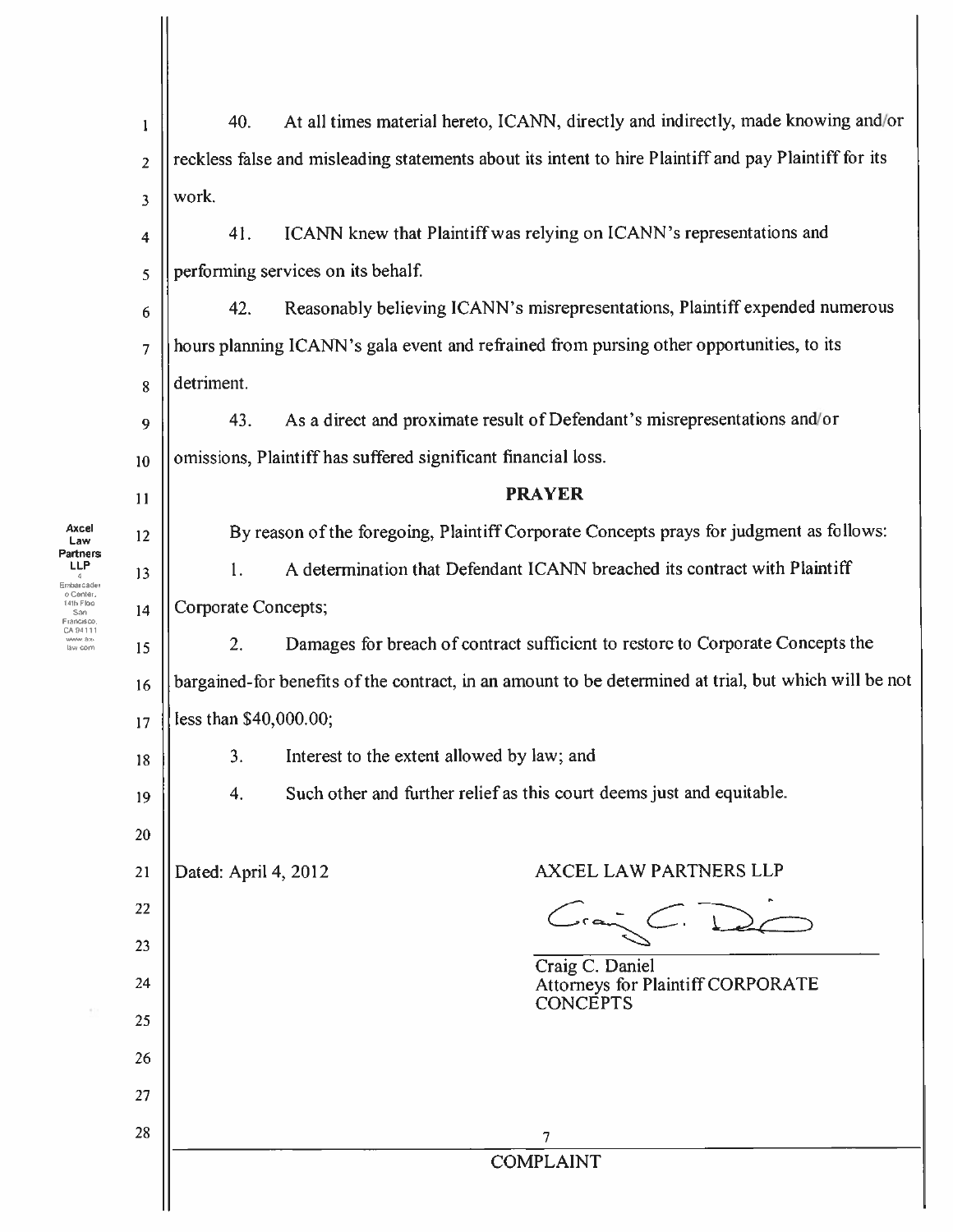# **EXHIBIT A**

 $\frac{1}{2} \frac{1}{2}$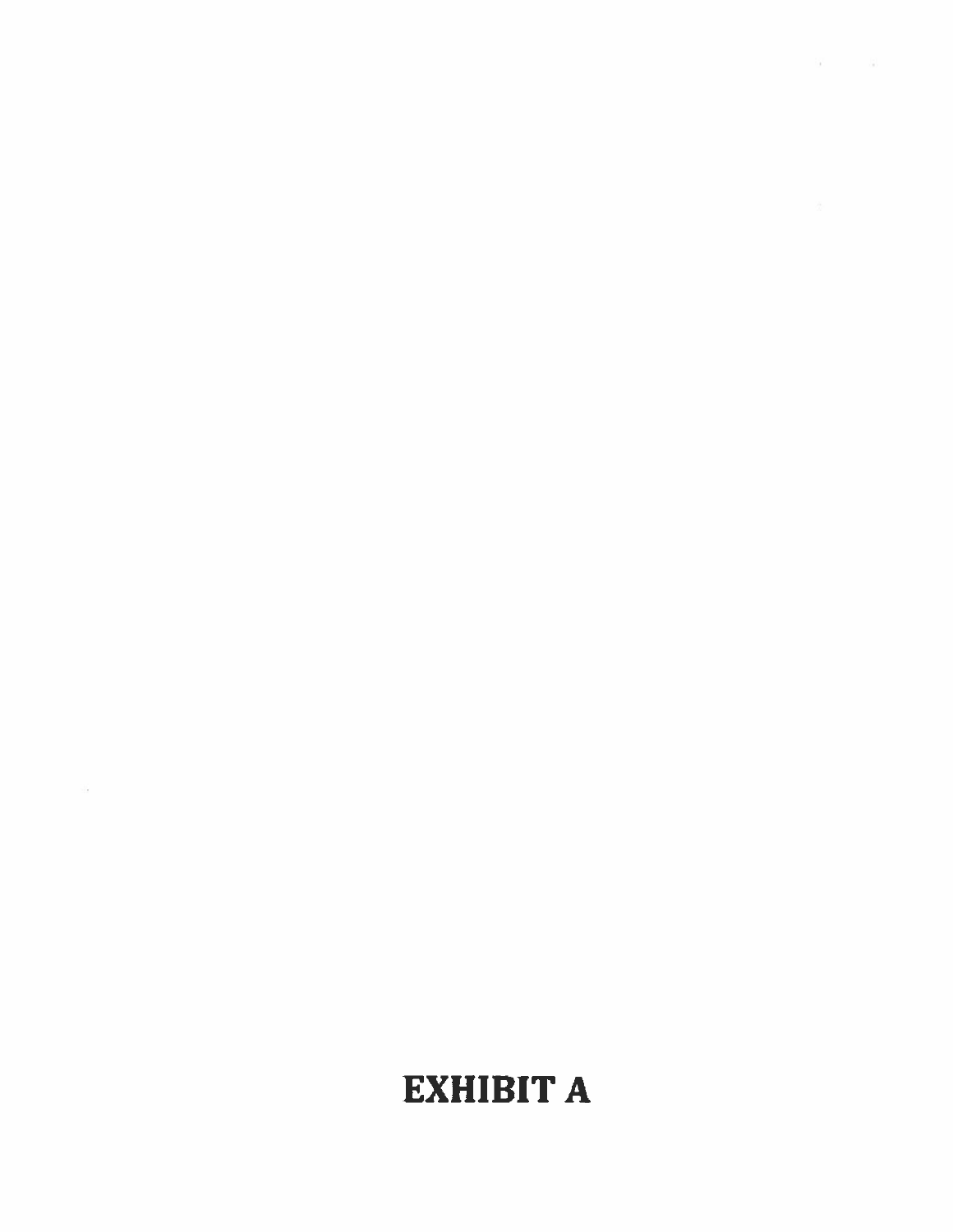Subject: Re: Streets of San Francisco Gala Budget Estimate and Photos

Saturday, December 4, 2010 1:24:05 PM PT Date:

From: annalisaroger@dotgreen.org

To: **Kelli Tonnesen** 

**Hi Kelly** 

I have just finished a meeting with ICANN. Thank you for the draft proposal.

We have not agreed on the venue. We have agreed on the following:

me to hire you, the event planner at your price. :- ). Thank you :- ). (while I still have the challenge of sponsorship to confirm.)

We have agreed on the number of guests to be 1300

We need to lower venue costs....(which includes astroturf and buses, etc) ...an idea is to hold the party in Union Square. (Hotel event guy Ryan will interface with us in this...! will send you more Info about this soon

We will need a live band....Chris isaac or other?

We like your Beach Blanket Babylon actors idea...

We want your streets of SF Buffet food tables and decor.

Riser and production same?

High tables and stools...and seating...but no sit down dinner.

Street artists, palm reader, hippy actor, other.

I would like flowers handed out "for your hair" to guests. And maybe a string of beads, optional peace signs and smiley faces? No \$25 gifts.

Add printing banners and signs for sponsor logos

Photographer - free from ICANN

No security

Can you please run the numbers table and see where we are?

I think I can get buyin for under \$400,000

but it has to be spectacular.

I am working on the venue price and will send to you later today.

**Best** A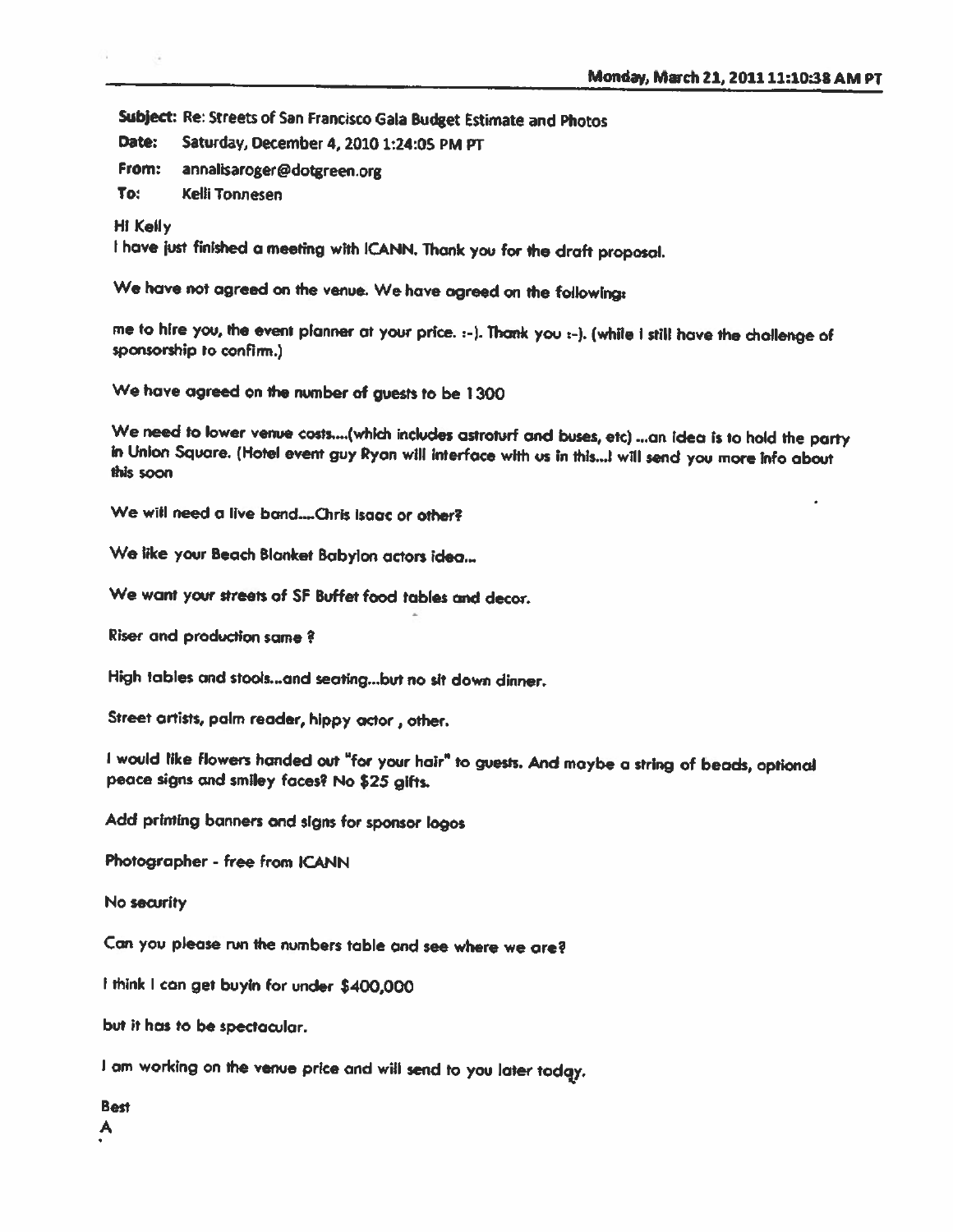# **EXHIBIT B**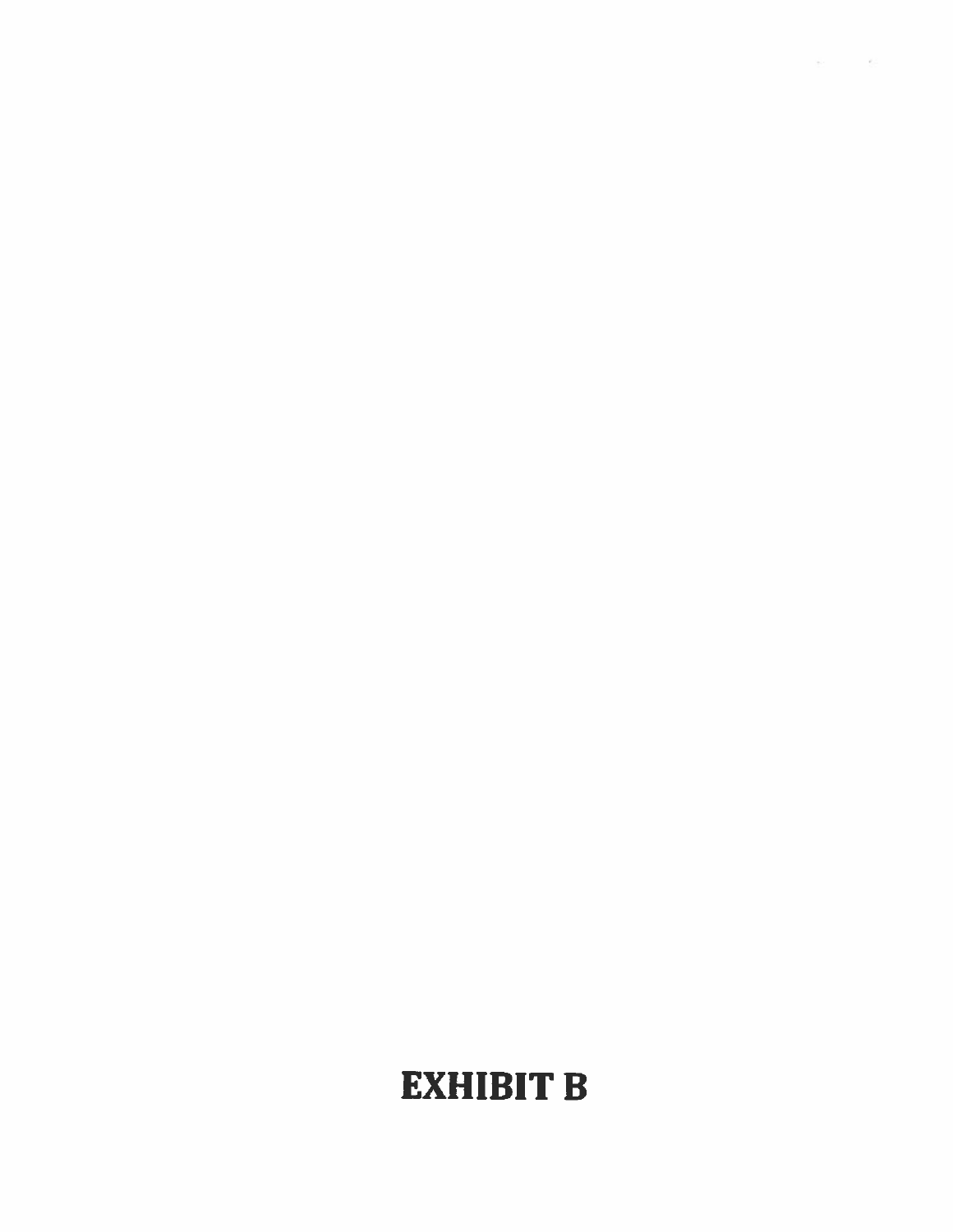

o.

**CONCEPTS** 

January 6, 2011

**Nick Tomasso ICANN** 4676 Admiralty Way #330 Marina del Rey, CA 90292

Re: **ICANN Streets of San Francisco Gala California Academy of Sciences** March 16, 2011 **1,700 Guests** 

#### INVOICE #9489-1

Per Letter of Agreement, dated January 6, 2011

\* 50% of total event costs due upon signature, representing \$40,000.00 non-refundable good faith deposit, venue & vendor deposits, site inspection, collateral design and print production to include monies on account at Corporate Concepts

Total Amount due Corporate Concepts...............................\$206,142.50

Due upon receipt Wire transfer information attached

Tax ID  $#$ 

301 Oakdale Avenue Mill Valley, California, 94941 E 425-381-8144 T: 415-381-4154 www.corporateconcepts.com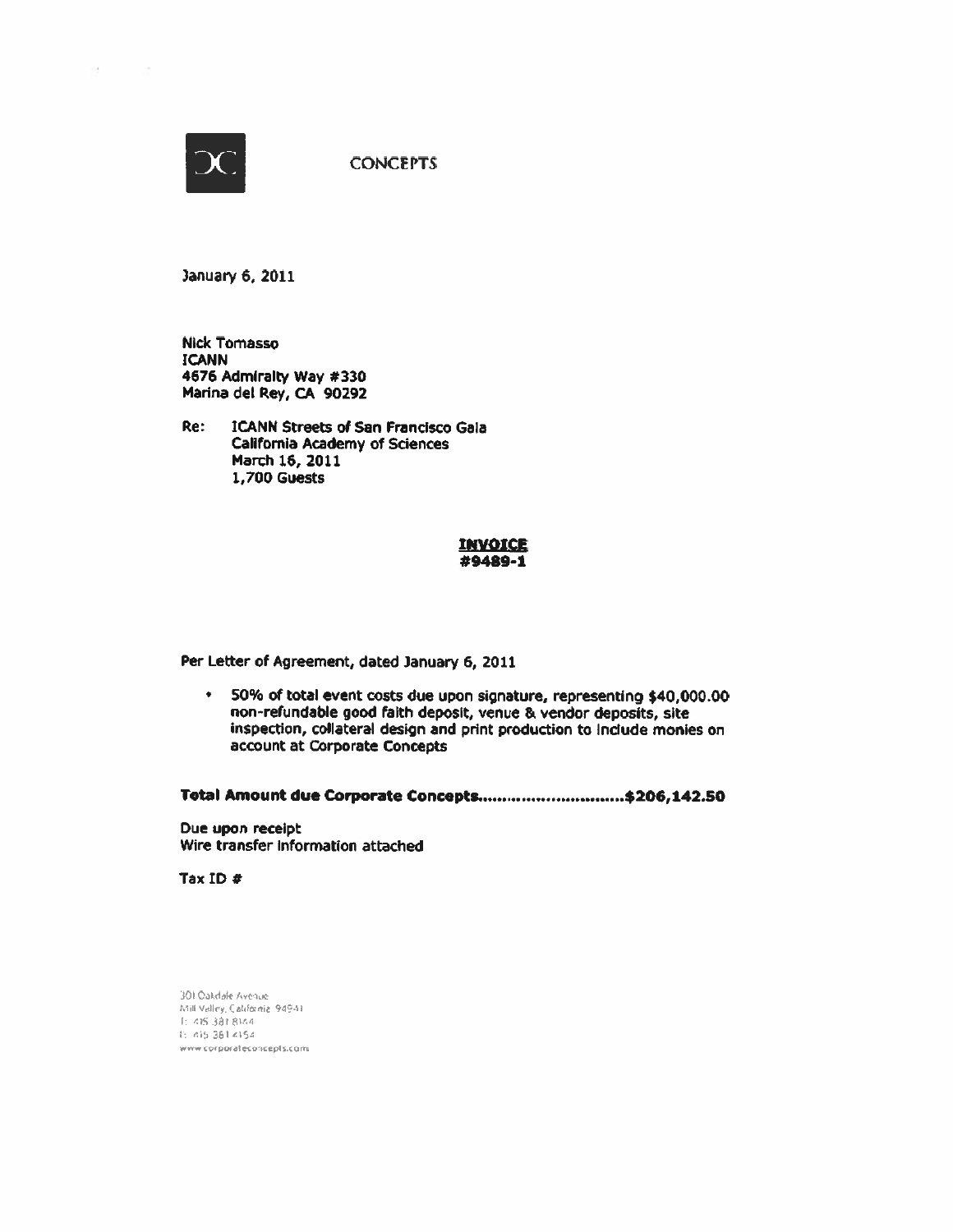

**Corporate Concepts Wire Transfer Bank Information** 

BANK NAME: Bank of Marin 19 Sunnyside Avenue Mill Valley, California 94941 Heidi Duckor, Branch Manager PHONE 415 380-4661 FAX 415 388-5562

**BANK ROUTING NUMBER: ABA#:** NAME ON ACCOUNT: CORPORATE CONCEPTS **BANK ACCOUNT NUMBER:** \$25.00 processing

**EIN** 

301 Oakdale Avenue Mill Valley California 94941  $1.415.381.8144$ f: 415 381 4154 www.corporateconcepts.com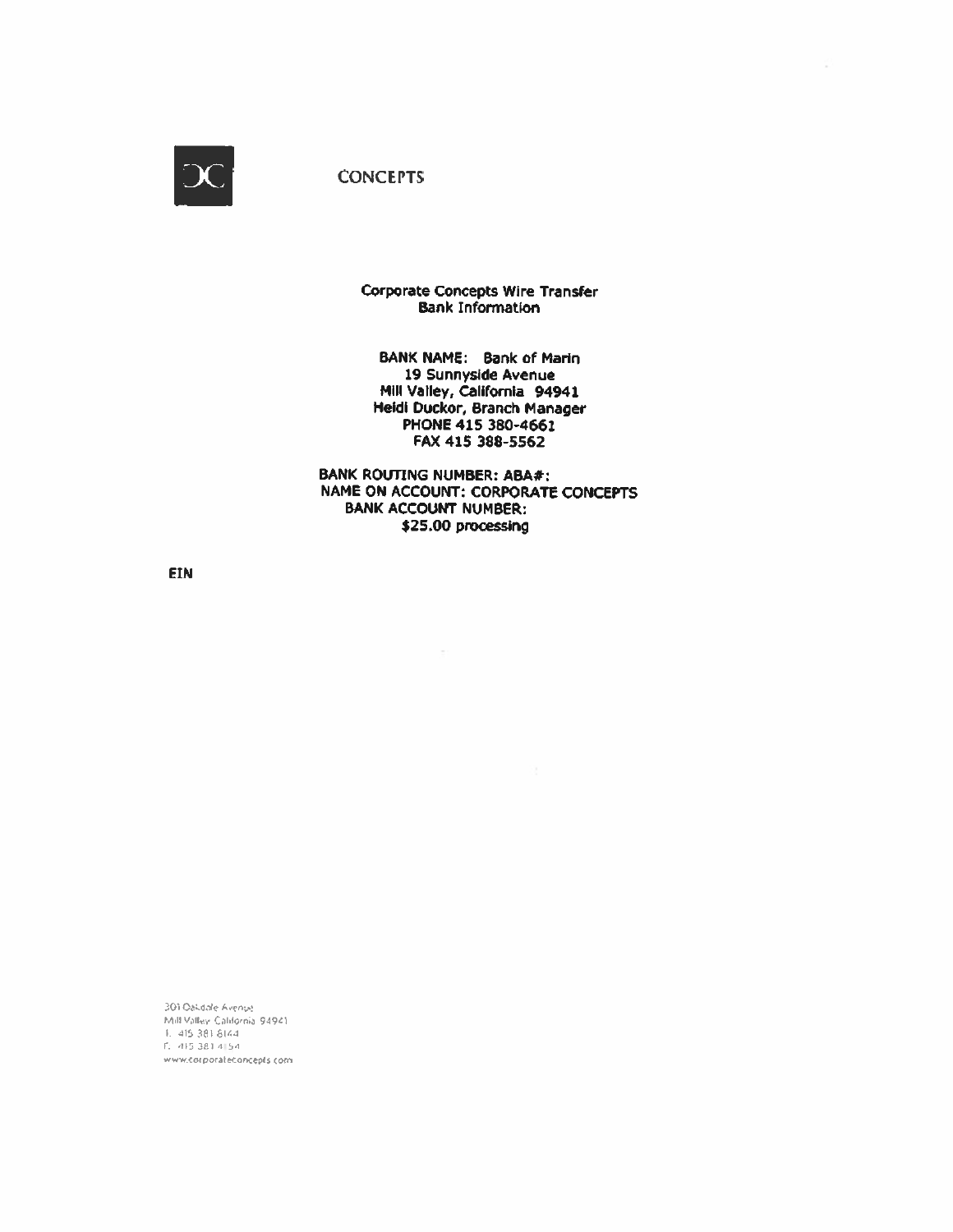

January 6, 2011

Annalisa Roger SF Bay ISOC c/o ICANN

Re: **ICANN Streets of San Francisco Gala** California Academy of Sciences March 16, 2011 1,700 Guests

Corporate Concepts is looking forward to handling arrangements in conjunction with ICANN Gala Event, March 16, 2011 at the California Academy of Sciences in San Francisco, California. This letter will serve as a contractual agreement between ICANN and Corporate Concepts for our involvement in the preparation, planning and operation of the above-referenced program.

#### Appointment of Corporate Concepts

ICANN hereby appoints Corporate Concepts as the company of record for this event. Corporate Concepts will immediately begin to confirm arrangements as outlined in the Corporate Concepts budget dated December 15, 2010. Corporate Concepts acknowledges that certain modifications to the program may be made prior to program date. Corporate Concepts will submit a revised cost estimate based upon final program destination and Inclusions.

#### **Event Arrangements & Services to be Delivered**

For purposes of this Agreement, event arrangements will be defined as all services outlined in the Corporate Concepts Ball budget dated December 15, 2010, (Attachment A). Our event arrangements and budget for this event is \$412,285.00 based upon a minimum attendance of 1,500 guests. Any changes to the program as outlined may cause changes in the event arrangements price.

301 Öakdale Avenue Mill Valley, California, 94941.  $1: 4153918144$ E 415-381-4154 www.corporateconcepts.com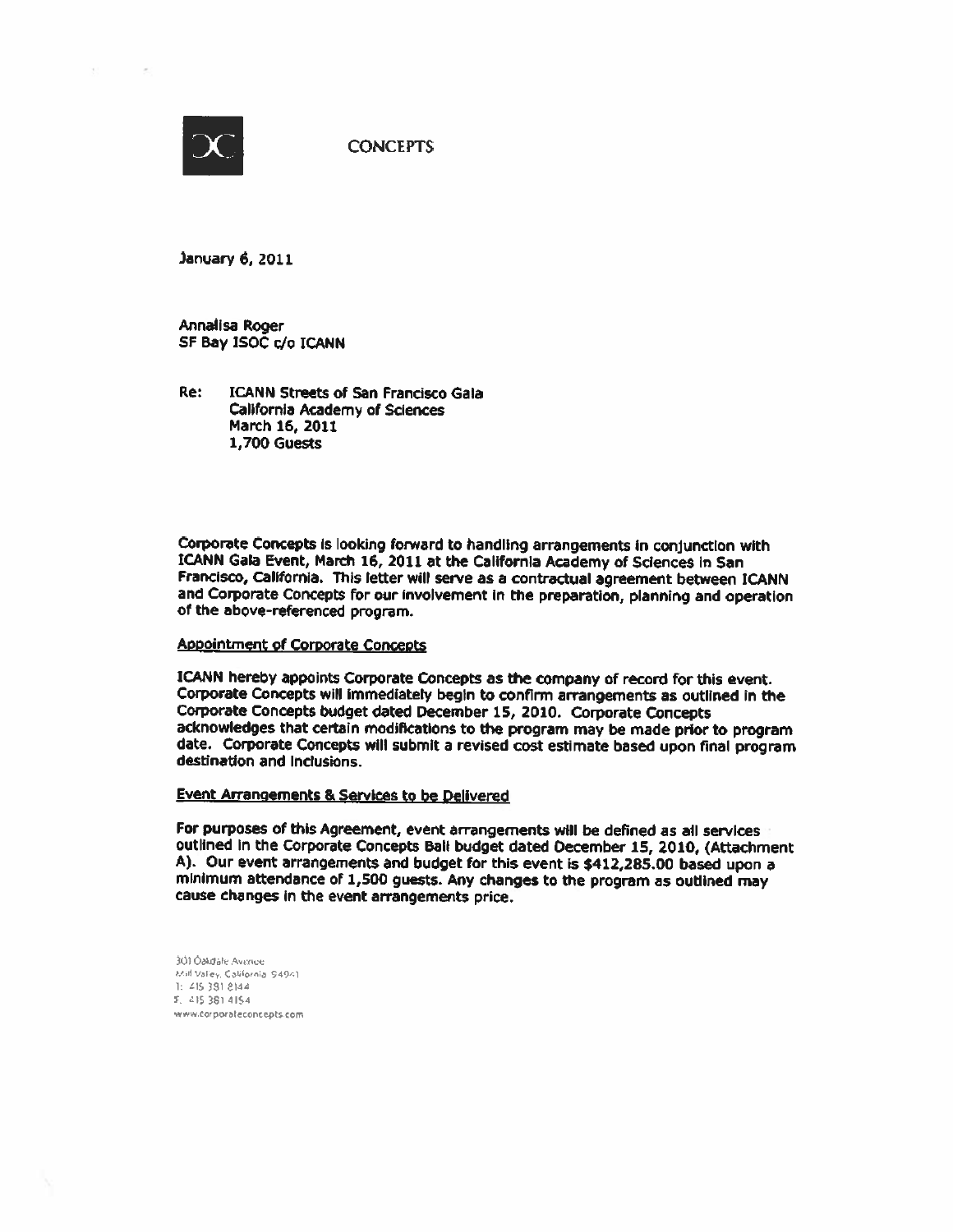

Accordingly, ICANN agrees as follows:

#### **Pre Program Service**

| <b>Printed Materials:</b> | Seven banner signs (sponsor recognition and SF<br>neighborhood)              |  |
|---------------------------|------------------------------------------------------------------------------|--|
|                           | Ten Easel Floor plan Signs (Westin Lobby and Academy)                        |  |
|                           | One "Register Now" easel Sign (sfisoc)<br>One "Event Information" easel sign |  |
|                           | 1,700 "Event Menu" name badge inserts                                        |  |
|                           | <b>Event Directional and Bus Signage</b>                                     |  |
|                           | Lombard Street Signs                                                         |  |
|                           | Venue Entrance Sign w/ICANN logo                                             |  |
| Program Implementation:   | Program finalization, status reviews, team management,                       |  |
|                           | vendor communications and negotiations,                                      |  |

contract/budget/timeline management, food and beverage, set up and facilities, venue and hotel liaison quality control

#### **On Site Services**

| <b>Travel Staff:</b> | Services of one Corporate Concepts Account Executive and<br>8 travel directors.                                                                                                                                                                                             |
|----------------------|-----------------------------------------------------------------------------------------------------------------------------------------------------------------------------------------------------------------------------------------------------------------------------|
| Logistics:           | Detailed coordination and supervision all aspects of Gala<br>event program at venue and Westin.                                                                                                                                                                             |
| Transportation:      | 20- 50 passenger motor coaches to provide round trip<br>transport for 1,000 guests from Westin to Academy plus 5 -<br>9 passenger Lincoln Town Cars for VIPS. Guests who drive<br>to event (estimate 700 guests) on own will be responsible<br>for parking fees at Academy, |
| Post Program:        | Full accounting, preparation and presentation of the final hill                                                                                                                                                                                                             |

# Full accounting, preparation and presentation of the final bill within 60 days of program completion.

# **Additional Billing**

Charges and services that are not a part of the proposed program as outlined but which we are subsequently instructed and authorized to perform, will be invoiced on a basis of net cost, plus \$125 per hour.

# **Project Administration Fee**

A minimum Corporate Concepts Management Fee of \$40,000.00 is included as outlined In the budget based upon a minimum participation of 1,500 guests. Corporate Concepts will charge ICANN for actual, telephone, fax, auto transportation/parking, and Federal Express charges associated with this event.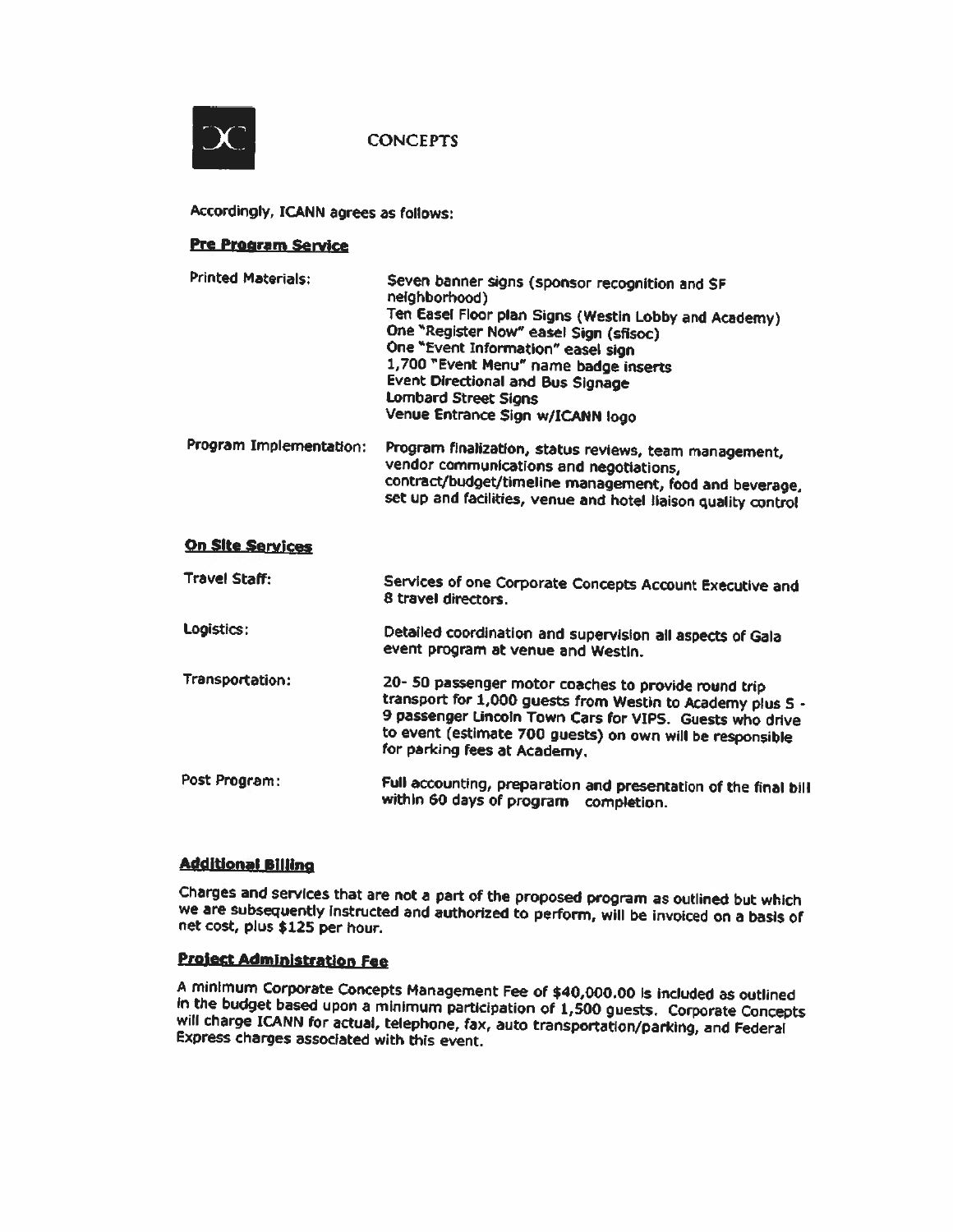

#### **Taxes and Gratuities**

All taxes, gratuities and service charges applicable to the services and Items stated in the budget are included. Any increases in taxes or service charges will be reflected in the final billing statement.

### **Deposit and Payment Schedule**

So that we may make necessary deposits, order materials and satisfy advance payments for services to be performed during the event, as well as schedule office staff to proceed at this time, the following payment schedule will apply:

- 50% of total event costs due upon signature, representing \$40,000.00  $\bullet$ non-refundable good faith deposit, venue & vendor deposits, site inspection, collateral design & print production to include monies on account at Corporate Concepts.
- 50% of total event costs due thirty (30) days prior to event (February 16, 2011).
- Final balance of total event costs due two weeks (14 days) prior to event to include any additional billing authorized to date. (March 2, 2011).
- Corporate Concepts will submit a final bill detailing all costs approximately sixty (60) days after the completion of the program.

## Re-scheduled and/or Cancellation Policies:

#### **Corporate Concepts**

In the event that this program is canceled or re-scheduled for any reason, Corporate Concepts will invoice ICANN representing 100% of total Management Fee. This fee represents all Corporate Concepts staff time for research, planning, budgeting, event activity flow, negotiation, supplier coordination, site inspection trips, and all other works in process. It is understood that Corporate Concepts will use its best efforts to minimize vendor cancellation fees and supplier penalties and negotiate on behalf of ICANN to secure return deposits. Transparent supporting documentation will be provided to ICANN. All deposit monies will be applied to the final bill.

#### San Francisco Academy of Science

A: Rescheduling. Subject to availability, ICANN may reschedule an Event to another date no later

than six (6) months after the original Date of Event, provided that ICANN notifies the Academy of such request for rescheduling at least sixty (60) days prior to the original Date of Event. If ICANN so reschedules an Event, the Rental Fee Deposit will be applied to the rescheduled Event.

Default by ICANN. If ICANN fails to pay the Rental Fee, Service Fee, Security Deposit or other

amount when due, fails to timely provide evidence of required insurance, or otherwise fails to perform any obligation of Renter under this Agreement, the Academy may terminate this Agreement and Renter's right to use the Reserved Area.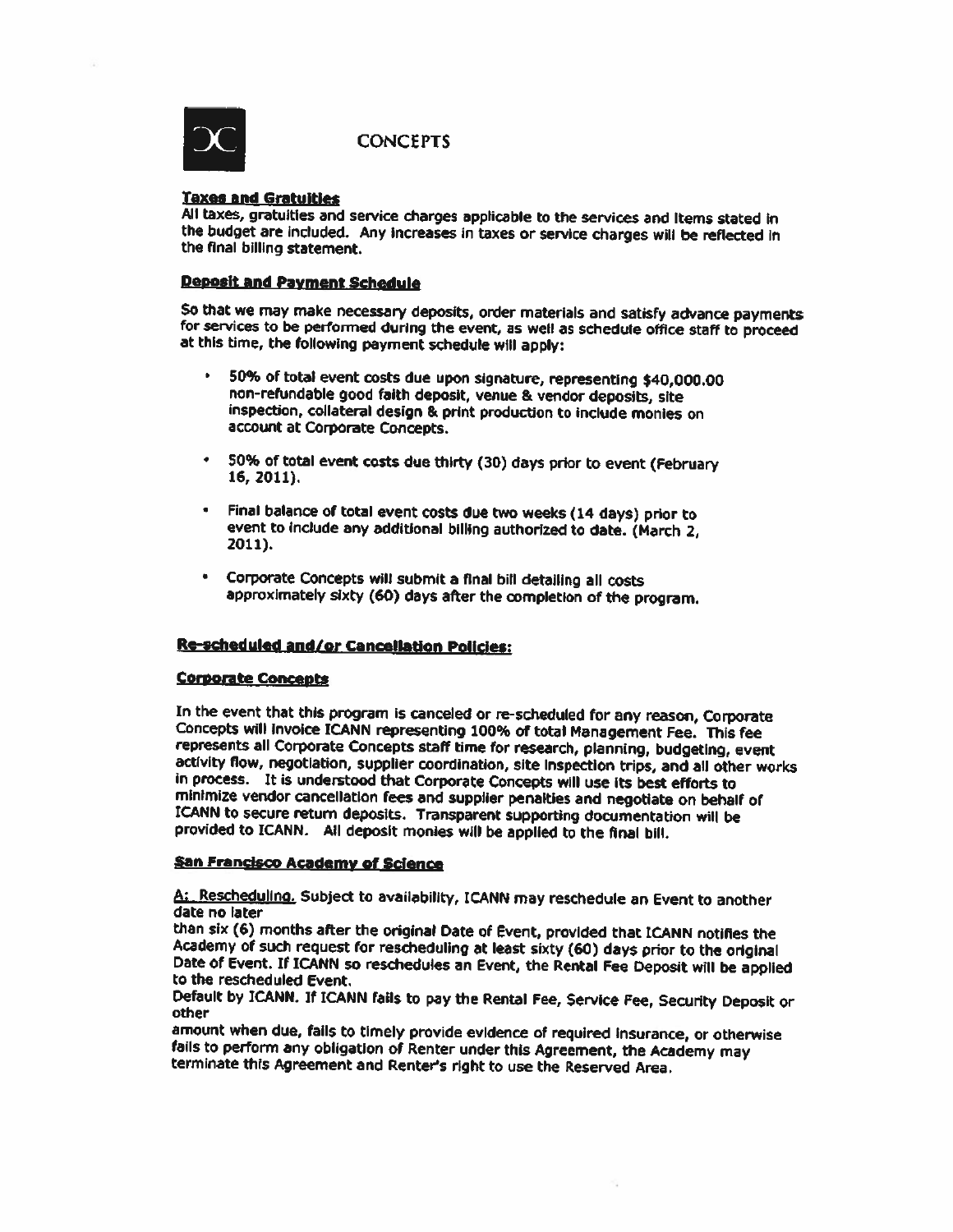

B: Cancellation. If the Academy terminates this Agreement for any reason other than the default of ICANN, the Academy shall refund the Rental Fee Deposit and any other fees paid by ICANN within sixty (60) days after such cancellation. If ICANN cancels the Event or is unable or unwilling to reschedule the Event as set forth in Paragraph A above or the Academy terminates this Agreement due to the default of ICANN, the Academy shall be entitled to retain the Rental Fee Deposit as liquidated damages. The parties acknowledge that the actual damages the Academy would suffer in such circumstances are impracticable and extremely difficult to determine, and that the Rental Fee Deposit is a reasonable estimate of such damages.

#### **Responsibility and Indemnification Clause**

Corporate Concepts, 301 Oakdale Avenue, Mill Valley, CA 94941 and employees act only as representatives and agents of the various air carriers, hotels, cruise ships, public transportation companies and tour operators upon the expressed condition that they shall not be liable for any injury damage, loss, accident, delay or irregularities which may be occasioned wither by reason or defect in any vehicle, or through acts of default of any company or person engaged in conveying the passenger, operating contracted tour arrangements, or otherwise of any hotel proprietor or servant. Corporate Concepts and/or associated companies accept no responsibility for loss, damage or additional expenses due to common carrier delays, cancellations or changes, weather, sickness, strikes, war, lost baggage, quarantine, acts of God or other causes beyond their immediate and direct control. ICANN will indemnify and hold Corporate Concepts harmless for any injury caused to a person or property resulting in the use of Corporate Concepts services.

#### Impossibility

Should events beyond the control of Corporate Concepts such as strikes, acts of God or civil disturbances materially affect either party's ability to perform, ICANN or Corporate Concepts may either:

1. Terminate this Agreement or any part hereof as to Services not provided

**OR** 

2. Suspend this Agreement in whole or in part for the duration of the delaying cause, and with both parties in agreement, provide the Service elsewhere.

Notwithstanding the above, the group cancellation and rescheduling fee described above will remain in force.

#### **Qispute Resolution**

ICANN agrees that in the event a dispute arises with respect to the enforcement or interpretation of this Agreement, the matter shall be submitted to binding arbitration and in accordance with the American Arbitration Association rules governing commercial disputes. Jurisdiction and venue for the hearing of such disputes shall be in San Francisco, California. Notwithstanding the above, the cancellation fee described above will remain in force.

If the arrangements and procedures covered in this letter agree with your understanding, kindly return to us the original with your acknowledgment, keeping one copy for your files. This will permit us to proceed as outlined.